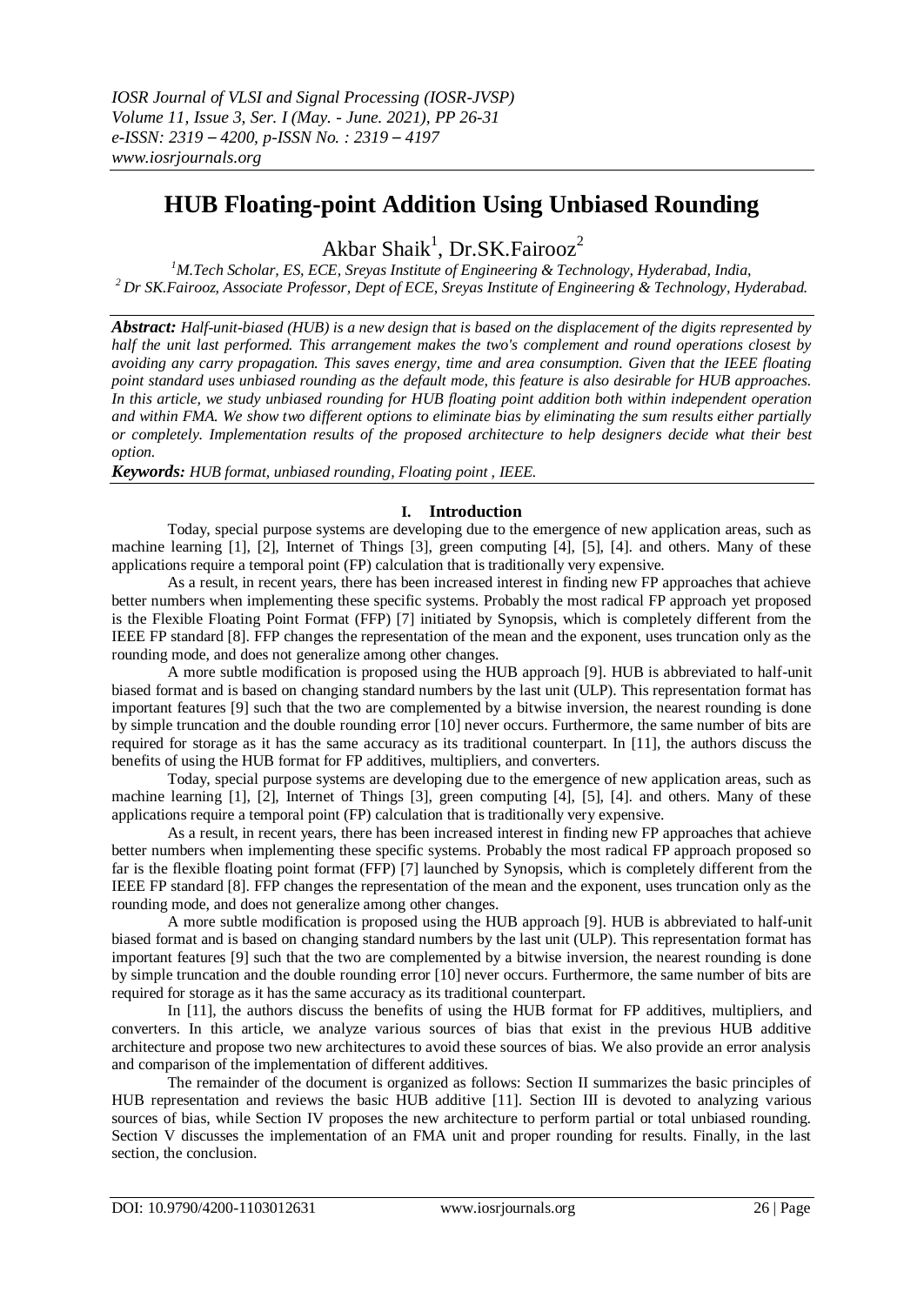# **II. Hub Format And Adder For Fp Numbers**

# **II A. HUB format for FP numbers**

The mathematical foundations and in-depth analysis of the HUB format can be found in [9]. In this section, we summarize the HUB format defined in [9] and characterize it for standard FP HUB numbers. An FP HUB number is similar to a normal one but it follows the HUB format. Therefore, the only difference compared to the FP binary standard [8] is the format for the mean. Without any loss of generality, in this article, we use FP HUB operations with a generalized meaning in radix - 2. Define x as the number of FP radix - 2 HUB.



**Fig. 2.** Proposed HUB Floating-point adder (architecture A)

#### **II B. Basic adder for HUB FP numbers**

The simple design of the HUB FP additive is presented in [11] and shown in fig. Compared to the traditional number of counterparts in the FP architecture, the HUB architecture does not use the fixed bit as well as the circuit required for rounding calculation: the closest circuit is only truncated since the HUB rounding is the closest. As a result, a significant reduction in both area and energy consumption is achieved, as demonstrated in [11]. Let A denote the architecture proposed in [11]. Architecture A combines two HUB FP numbers with rounding to the nearest in the case of zero binding. Therefore, the rounding of importance for the linkage case is biased, that is, the rounding is always done in the same direction: up. In the following sections, we analyze in depth when a link condition occurs (or not) and propose two designs to avoid biases to avoid rounding.

## **III. Sources Of Bias While Rounding**

Some biases can arise under rounding conditions. For HUB numbers, the tie condition occurs when an operation after normalization results in a bit 0 in the ILSB condition and the remaining bits to its right are all 0, that is, the bits removed after sorting are all zeros. Occurs The square brackets () indicate the status of the ILSB.

## **III A. Effective addition with d \_ 1 (Eop=0)**

In this case, the binding condition is never generated because the ILSB is at least 1 bit from the position.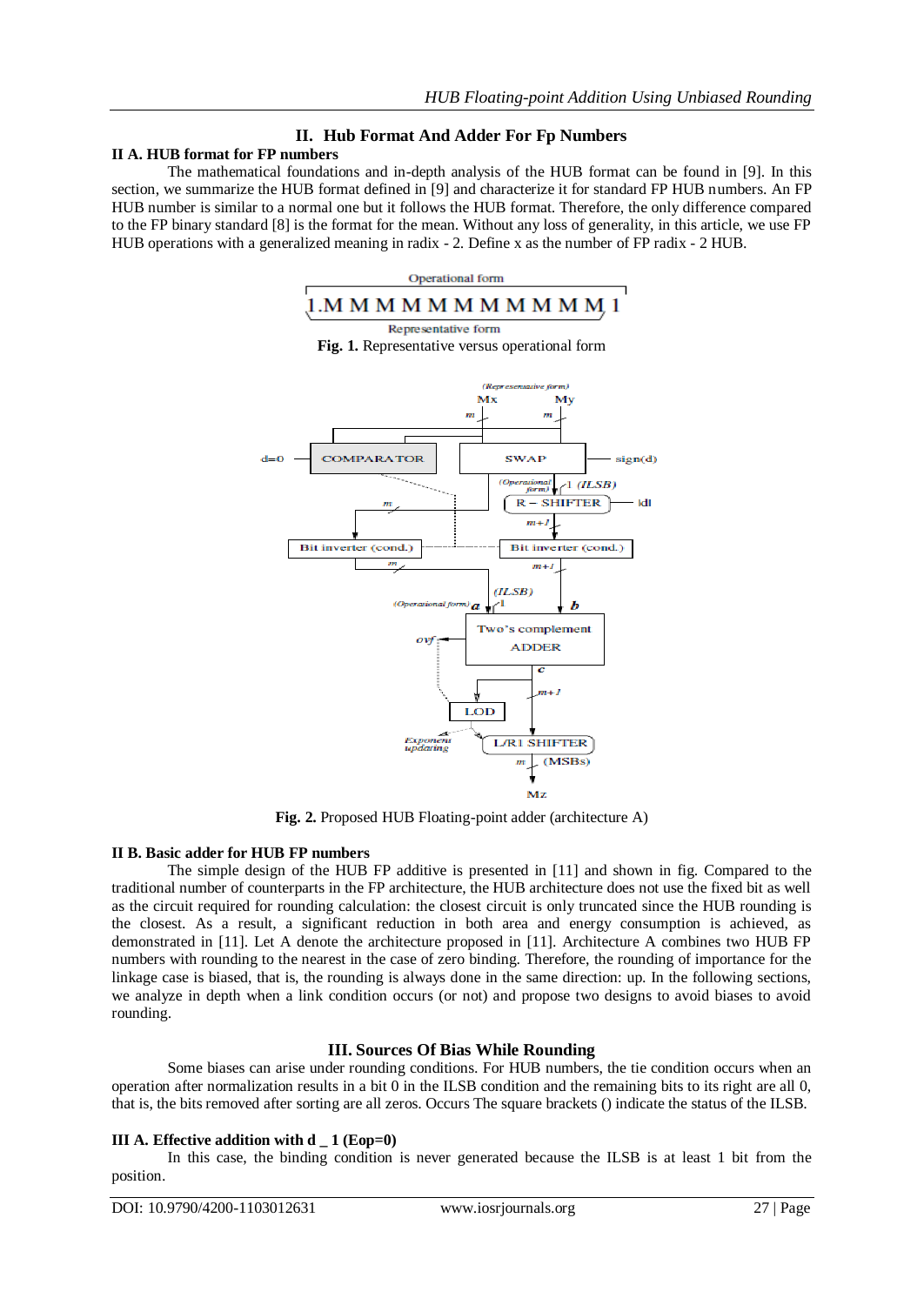### **III B. Effective subtraction with d\_ 2 (Eop=1)**

If the result of a subtraction  $d \nightharpoonup 2$  is normalized or requires a left shift of a position [17] (that is, the pattern of the result is 01.xxx ... or 00.1xxx ...). The bind condition is never met in the result because there is at least 1 bit (due to the second operand) beyond the ILSB condition.

#### **III C. Effective aligned addition (d=0, Eop=0)**

In this case, an overflow always occurs and a correct change of a situation is required. A bind condition occurs if the LSB of the result of the addition is 0.

#### **III D. Effective aligned subtraction (d=0, Eop=1)**

Let M, V denotes two generalized meanings of two HUB numbers (U; V) with the same exponent. As a result, the result always satisfies the tie condition because the left shift of at least one position is always necessary for normalization, which implies an injection of 0 in the ILSB condition of the normalized result.

#### **III E. Effective non-aligned subtraction with d=1 (Eop=1)**

If the result of subtraction is already normal, the tie condition is never met because the second operand's ILSB  $(= 1)$  is outside the size of the word, which implies at least 1 bit in those cases. If the result subtraction is not normalized and the most significant fractional fraction is 1, the link condition is not met. On the other hand, a tie case is possible if the subtraction result has integer bit 0 and the most significant fraction 0 (that is, the pattern in the result is 00.0xxx  $\ldots$  x (x) 1), in this case, the resulting HUB number. Will always be round (001.01110 (1)), resulting in bias. This is the ultimate source of bias.

#### **IV. ADDERS FOR UNBIASED ROUNDING**

The two new designs proposed in this paper are shown in Fig. 3 and Fig. 4. Architecture A+ (Fig. 3) is designed to perform partial unbiased rounding (only aligned addition case), whereas architecture  $A++$  (Fig. 4) resolves all the previous source of bias, producing unbiased rounding.

#### **IV A. Architecture for partial unbiased rounding: A+**

The A + architecture shown in Figure 3 avoids bias due to a single source: addition. The way to solve the situation is described in [16] rounding by forcing the LSB of the displaced result.



Fig. 3. Partial unbiased HUB FP adder: architecture A+

#### **IV B. Architecture for unbiased rounding: A++**

The architecture A++ shown in Fig. 4 eliminates the three sources of bias described in previous section. It prevents the significand comparator required in architecture A (Fig. 2). In this way, the result of the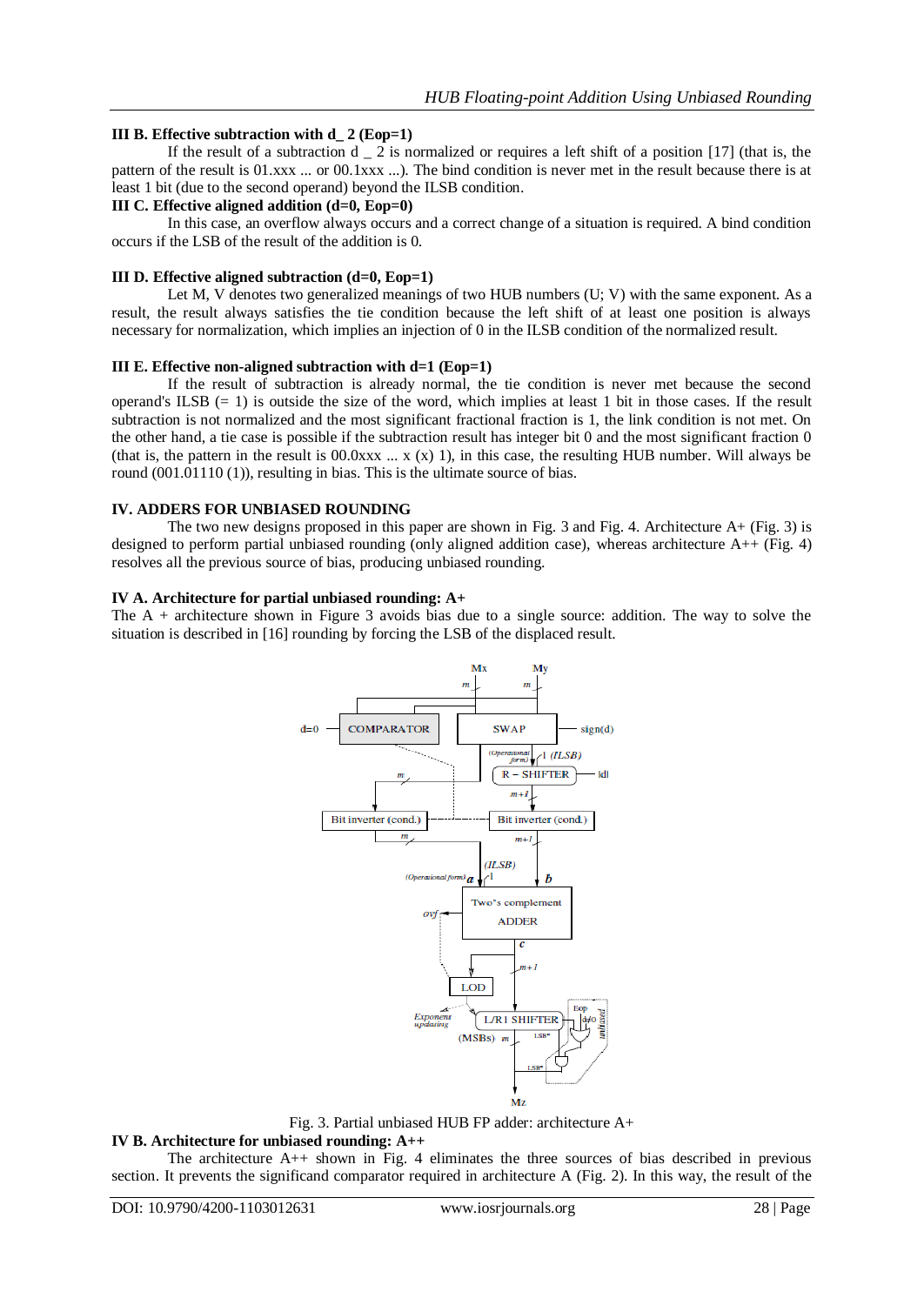operation can be positive or negative (this feature allows preventing the tie cases not supported by  $A+$ ). A leading zero-one detector (LZOD) is required in the new architecture to detect if the result is negative, as well as the final conditional inverter, in order to obtain the magnitude of the result if this were negative.



Fig. 4. Unbiased HUB FP adder: architecture A++

## **IV. IMPLEMENTATION RESULTS**

The A,  $A +$  and  $A +$ + architectures were implemented using VHDL and synthesized with the Xilinx simulator. The 32-bit fuel version of these architectures has been synthesized for the same target clock frequencies, and the field and power consumption results have been compiled for comparision.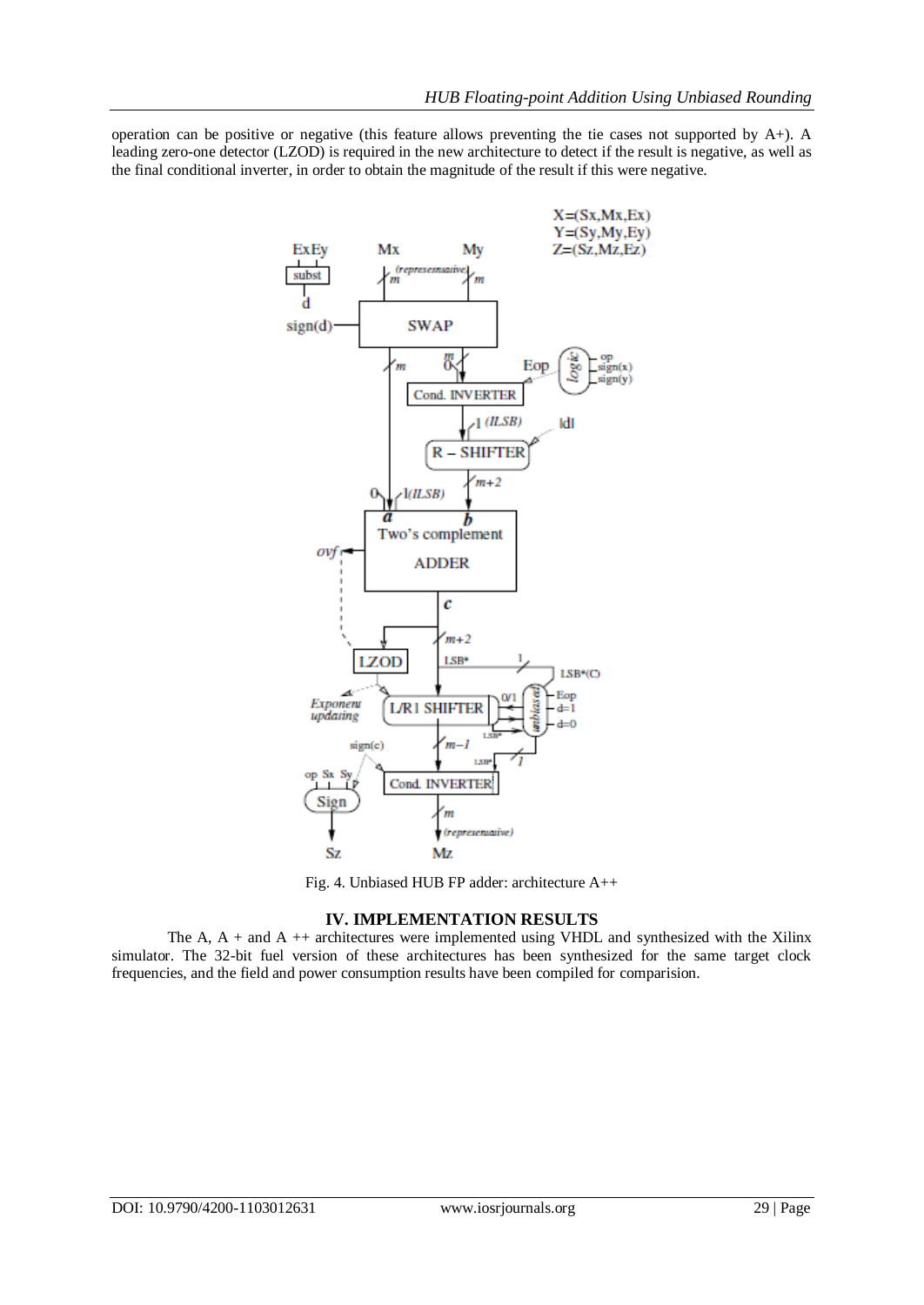

**Fig.5.** RTL view of Unbiased HUB FP adder: architecture A++



**Fig.6.** Technology schematic of Unbiased HUB FP adder: architecture A++



**Fig.7.** Timing summary of Unbiased HUB FP adder: architecture A++

| <b>Device Utilization Summary (estimated values)</b> |             |                  |                    |
|------------------------------------------------------|-------------|------------------|--------------------|
| <b>Logic Utilization</b>                             | <b>Used</b> | <b>Available</b> | <b>Utilization</b> |
| Number of Slice LUTs                                 | 184         | 2400             | 7%                 |
| Number of fully used LUT-FF pairs                    |             | 184              | 0%                 |
| Number of bonded IOBs                                | 129         | 102              | 126%               |

**Fig.8.** Device Utilization summary of Unbiased HUB FP adder: architecture A++